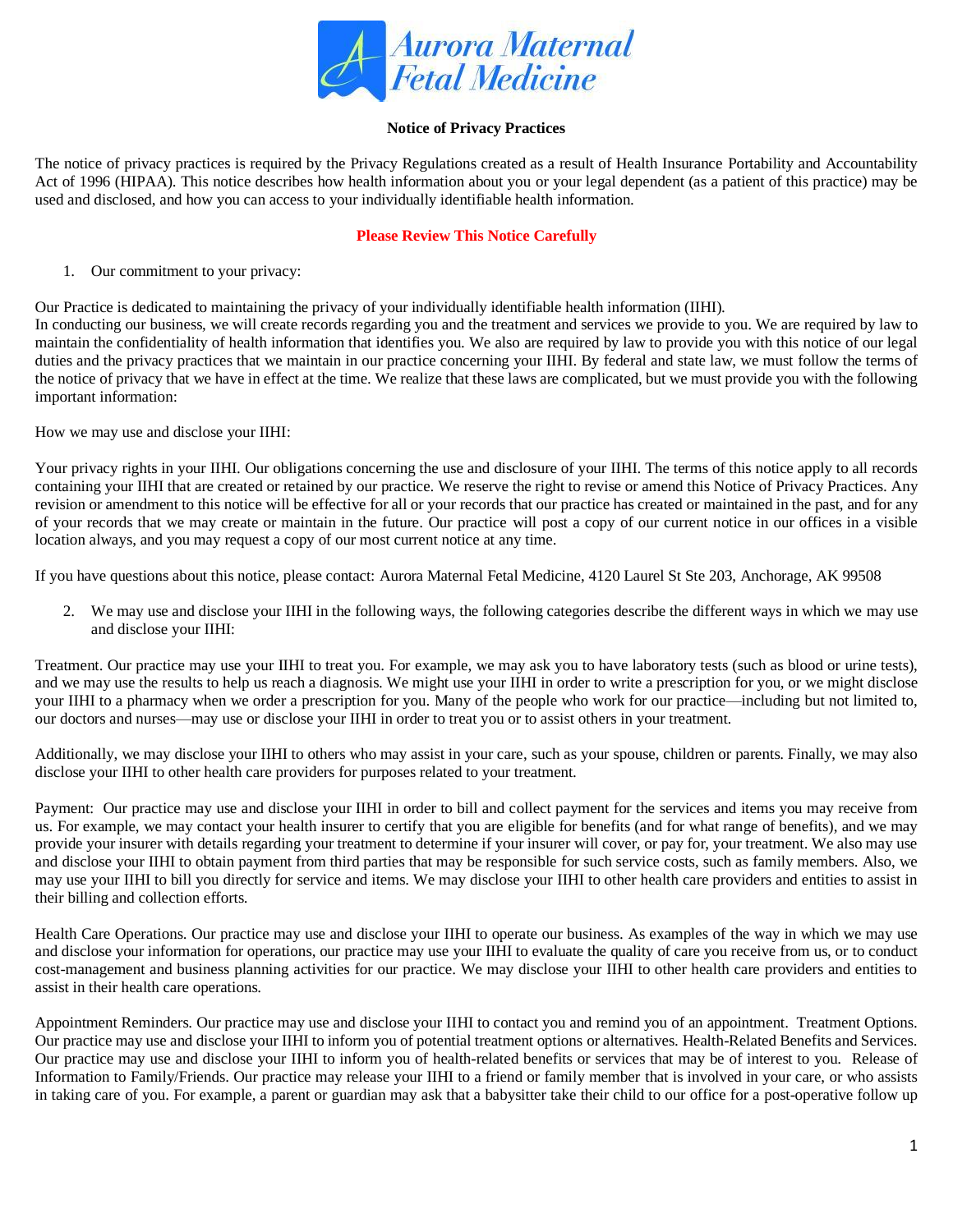visit. In this example, the babysitter may have access to this child's medical information. Disclosures Required by Law. Our practice will use and disclose your IIHI when we are required to do so by federal, state, or local law.

3. Use and disclosure of your IIHI in certain special circumstances:

The following categories describe unique scenarios in which we may use or disclose your identifiable health information:

Public Health Risks. Our practice may disclose your IIHI to public health authorities that are authorized by law to collect information for the purpose of:

Maintaining vital records, such as births and deaths Reporting child abuse or neglect Notifying a person regarding potential exposure to a communicable disease Notifying a person regarding a potential risk for spreading or contracting a disease or condition Reporting reactions to drugs or problems with products or devices Notifying individuals if a product or device they may be using has been recalled Notifying appropriate governmental agency(ies) and authority(ies) regarding the potential abuse or neglect of an adult patient (including domestic violence); however, we will only disclose this information if the patient agrees, or we are required or authorized by law to disclose this information. Notifying your employer under limited circumstances related primarily to workplace injury or illness or medical surveillance.

Health Oversight Activities. Our practice may disclose your IIHI to a health oversight agency for activities authorized by law. Oversight activities can include, for example, investigations, inspections, audits, surveys, licensure and disciplinary actions; civil, administrative and criminal procedures or actions; or other activities necessary for the government to monitor government programs, compliance with civil rights laws and the health care system in general.

Lawsuits and Similar Proceedings. Our practice may use and disclose your IIHI in response to a court or administrative order, if you are involved in a lawsuit or similar proceeding. We also may disclose your IIHI in response to a discovery request, subpoena, or other lawful process by another party involved in the dispute, but only if we have made an effort to inform you of the request or to obtain an order protecting the information the party has requested.

Law Enforcement. We may release IIHI if asked to do so by a law enforcement official: Regarding a crime victim in certain situations, if we are unable to obtain the person's agreement. Concerning a death, we believe has resulted from criminal conduct.

Regarding criminal conduct at our offices. In response to a warrant, summons, court order, subpoena or similar legal process. To identify/locate a suspect, material witness, fugitive or missing person. In an emergency, to report a crime (including the location or victim[s] of the crime, or the description, identity or location of the perpetrator).

Deceased Patients. Our practice may release IIHI to a medical examiner or coroner to identify a deceased individual or to identify the cause of death. If necessary, we also may release information in order for funeral directors to perform their jobs.

Organ and Tissue Donation. Our practice may release your IIHI to organizations that handle organ, eye or tissue procurement or transplantation, including organ donation banks, as necessary to facilitate organ or tissue donation and transplantation if you are an organ donor.

Serious Threats to Health or Safety. Our practice may use and disclose your IIHI when necessary to reduce or prevent a serious threat to your health and safety or the health and safety of another individual or the public.

Under these circumstances, we will only make disclosures to a person or organization able to help prevent the threat.

Military. Our practice may disclose your IIHI if you are a member of U.S. or foreign military forces (including veterans) and if required by the appropriate authorities.

National Security. Our practice may disclose your IIHI to federal officials for intelligence and national security activities authorized by law. We also may disclose your IIHI to federal officials in order to protect the President, other officials or foreign heads of state, or to conduct investigations.

Inmates. Our practice may disclose your IIHI to correctional institutions or law enforcement officials if you are an inmate or under the custody of a law enforcement official. Disclosure for these purposes would be necessary: (a) for the institution to provide health care services to you, (b) for the safety and security of the institution, and/or (c) to protect your health and safety or the health and safety of other individuals. Workers' Compensation. Our practice may release your IIHI for workers' compensation and similar programs.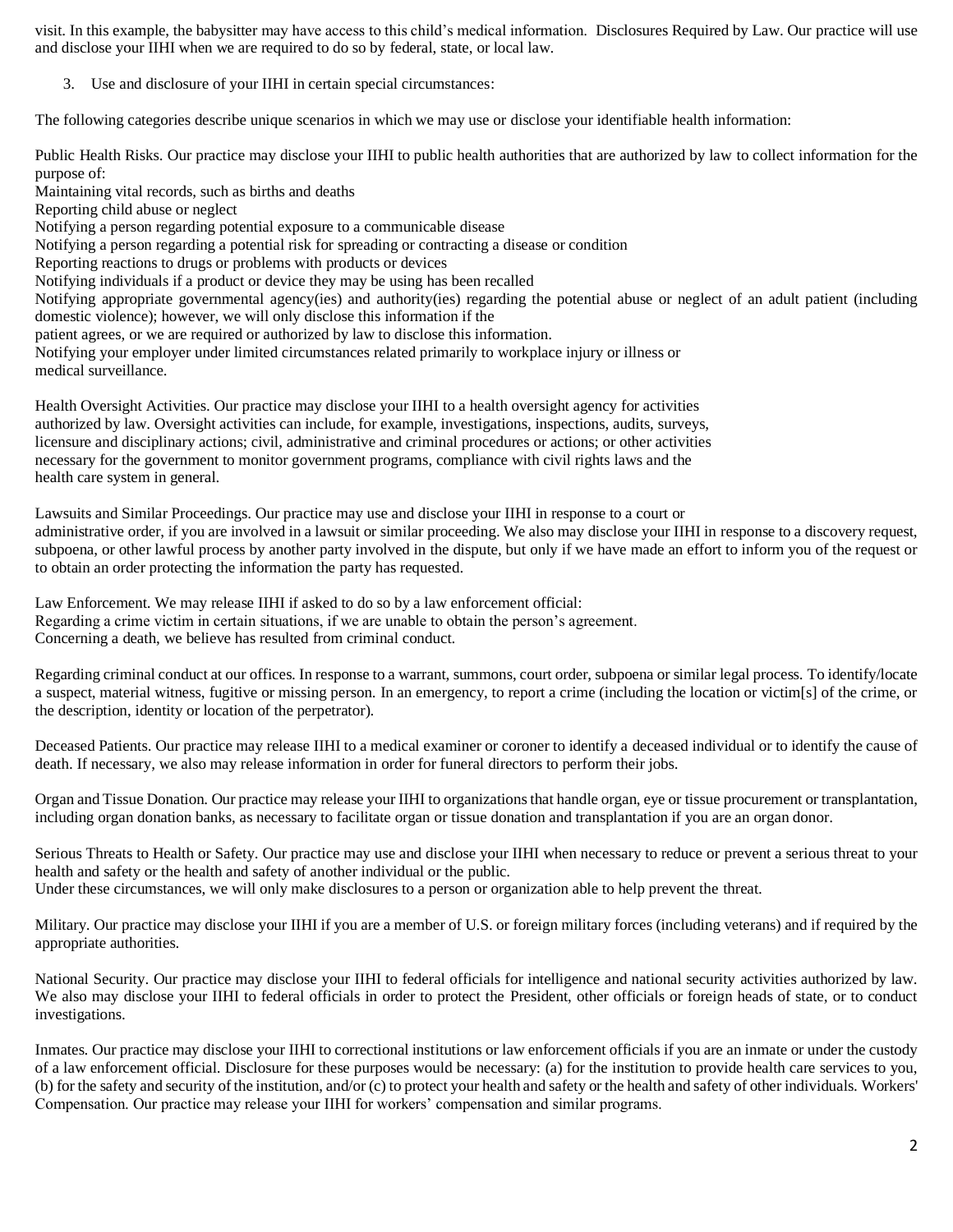# 4. Your Rights Regarding Your IIHI

You have the following rights regarding the IIHI that we maintain about you:

Confidential Communication. You have the right to request that our practice communicate with you about your health and related issues in a particular manner or at a certain location. For instance, you may ask that we contact you at home, rather than work. To request a type of confidential communication, you must make a written to: Aurora Maternal Fetal Medicine, 4120 Laurel St Ste 203, Anchorage, AK 99508

Specifying the requested method of contact and/or the location where you wish to be contacted. Our practice will accommodate reasonable requests. You do not need to give a reason for your request.

Requesting Restrictions. You have the right to request a restriction in our use or disclosure of your IIHI for treatment, payment or health care operations. Additionally, you have the right to request that we restrict our disclosure of your IIHI to only certain individuals involved in your care or the payment for your care, such as family members and friends. We are not required to agree to your request; however, if we do agree, we are bound by our agreement except when otherwise required by law, in emergencies, or when the information is necessary to treat you. To request a restriction in our use or disclosure of your IIHI, you must make your request in writing to: Aurora Maternal Fetal Medicine, 4120 Laurel St Ste 203, Anchorage, AK 99508

Your request must describe in a clear and concise fashion: the information you wish restricted; whether you are requesting to limit our practice's use, disclosure or both; and to whom you want the limits to apply.

Inspection and Copies. You have the right to inspect and obtain a copy of the IIHI that may be used to make decisions about you, including patient medical records and billing records, but not including psychotherapy notes. You must submit your request in writing to: Aurora Maternal Fetal Medicine, 4120 Laurel St Ste 203, Anchorage, AK 99508

In order to inspect and/or obtain a copy of your IIHI. Our practice may charge a fee for the costs of copying, mailing, labor, and supplies associated with your request. Our practice may deny your request to inspect and/or copy in certain limited circumstances; however, you may request a review of our denial. Another licensed health care professional chosen by us will conduct reviews.

Amendment. You may ask us to amend your health information if you believe it is incorrect or incomplete, and you may request an amendment for as long as the information is kept by or for our practice. To request an amendment, your request must be made in writing and submitted to: Aurora Maternal Fetal Medicine, 4120 Laurel St Ste 203, Anchorage, AK 99508

You must provide us with a reason that supports your request for amendment. Our practice will deny your request if you fail to submit your request (and the reason supporting your request) in writing. Also, we may deny your request if you ask us to amend information that is in our opinion (a) accurate and correct; (b) not part of the IIHI kept by or for the practice; (c) not part of the IIHI which you would be permitted to inspect and copy; or (d) not created by our practice, unless the individual or entity that created the information is not available to amend the information.

Accounting of Disclosures. All our patients have the right to request an "accounting of disclosures." An "accounting of disclosures" is a list of certain non-routine disclosures our practice has made of your IIHI for non-treatment, non-payment or non-operations purposes. Use of your IIHI as part of the routine patient care in our practice is not required to be documented (for example, the doctor sharing information with the nurse; or the billing department using your information to file your insurance claim). In order to obtain an accounting of disclosures, you must submit your request in writing to: Aurora Maternal Fetal Medicine, 4120 Laurel St Ste 203, Anchorage, AK 99508

All requests for an "accounting of disclosures" must state a time period, which may not be longer than six (6) years from the date of disclosure and may not include dates before July 16, 2018 (date AMFM opened). Right to a Paper Copy of This Notice. You are entitled to receive a paper copy of our notice of privacy practices. You may ask us to give you a copy of this notice at any time. To obtain a paper copy of this notice, contact: Aurora Maternal Fetal Medicine, 4120 Laurel St Ste, Anchorage, AK 99508

Right to File a Complaint. If you believe your privacy rights have been violated, you may file a complaint with our practice or with the Secretary of the Department of Health and Human Services. To file a complaint with our practice, contact: Aurora Maternal Fetal Medicine, 4120 Laurel St Ste 203, Anchorage, AK 99508

All complaints must be submitted in writing. You will not be penalized for filing a complaint. Right to Provide an Authorization for Other Uses and Disclosures. Our practice will obtain your written authorization for uses and disclosures that are not identified by this notice or permitted by applicable law. Any authorization you provide to us regarding the use and disclosure of your IIHI may be revoked at any time in writing. After you revoke your authorization, we will no longer use or disclose your IIHI for the reasons described in the authorization. Please note we are required to retain records of your care. If you have any questions regarding this notice or our health information privacy policies, please contact: Aurora Maternal Fetal Medicine, 4120 Laurel St Ste 203, Anchorage, AK 99508